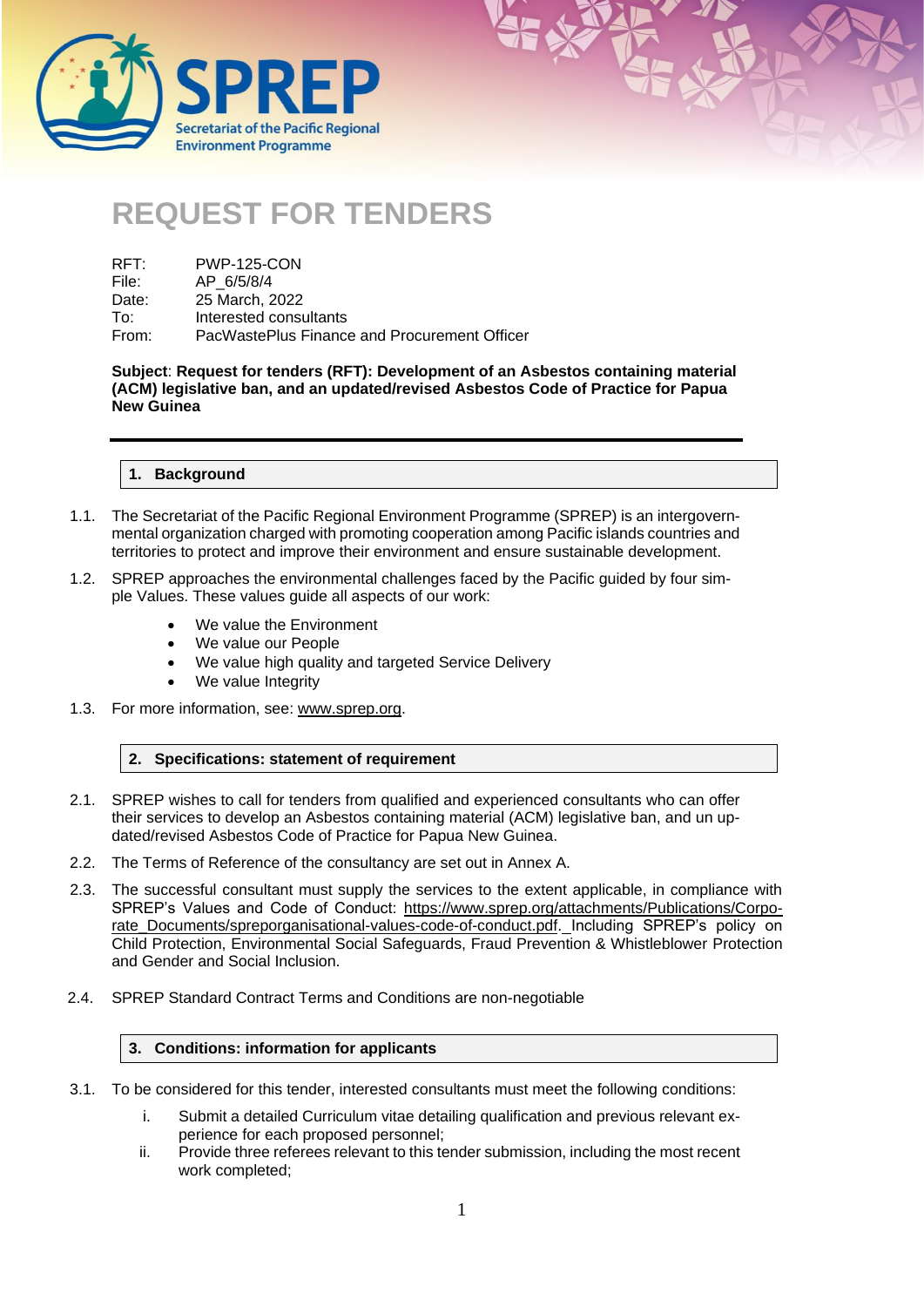

- iii. Provide examples of past related work outputs;
- iv. Complete the **tender application form** provided *(Please note you are required to complete in full all areas requested in the Form, particularly the Statements to demonstrate you meet the selection criteria – DO NOT refer us to your CV. Failure to do this will mean your application will not be considered).*
- v. Submission must include a TECHNICAL PROPOSAL that includes a detailed workplan, methodology, schedule of activities, and other items deemed necessary by the tenderer;
- vi. Submissions must include a FINANCIAL PROPOSAL that has an annotated budget listing for each task as required in the scope of works;
- vii. Provide a copy of valid business registration/license.
- 3.2 Tenderers must declare any areas that may constitute conflict of interest related to this tender and sign the **conflict-of-interest form** provided.
- 3.3 **Tenderer is deemed ineligible due to association with exclusion criteria, including**  bankruptcy, insolvency or winding up procedures, breach of obligations relating to the payment of taxes or social security contributions, fraudulent or negligent practice, violation of intellectual property rights, under a judgment by the court, grave professional misconduct including misrepresentation, corruption, participation in a criminal organisation, money laundering or terrorist financing, child labour and other trafficking in human beings, deficiency in capability in complying main obligations, creating a shell company, and being a shell company.
- 3.4 Tenderer must sign a declaration of **honour form** together with their application, certifying that they do not fall **into** any of the exclusion situations cited in 3.3 above and where applicable, that they have taken adequate measures to remedy the situation.

# **4. Submission guidelines**

- 4.1. Tender documentation should demonstrate that the interested consultant satisfies the conditions stated above and in the Terms of Reference and is capable of meeting the specifications and timeframes. Documentation must also include supporting examples to address the evaluation criteria.
- 4.2. Tender documentation should be submitted in English and outline the interested consultant's complete proposal:
	- a) **SPREP Tender Application form and conflict of interest form.** *(Please note you are required to complete in full all areas requested in the Form, particularly the Statements to demonstrate you meet the selection criteria – DO NOT refer us to your CV. Failure to do this will mean your application will not be considered).*
	- b) **Honour form**
	- c) **Curriculum Vitae** of the proposed personnel to demonstrate that they have the requisite skills and experience to carry out this contract successfully.
	- d) **Technical Proposal** which contains the details to achieve the tasks outlined in the Terms of Reference.
	- e) **Financial Proposal** –detailed outline of the costs involved in successfully delivering this project submitted in United States Dollars (USD) and inclusive of all associated taxes.
- 4.3. Provide three referees relevant to this tender submission, including the most recent work completed.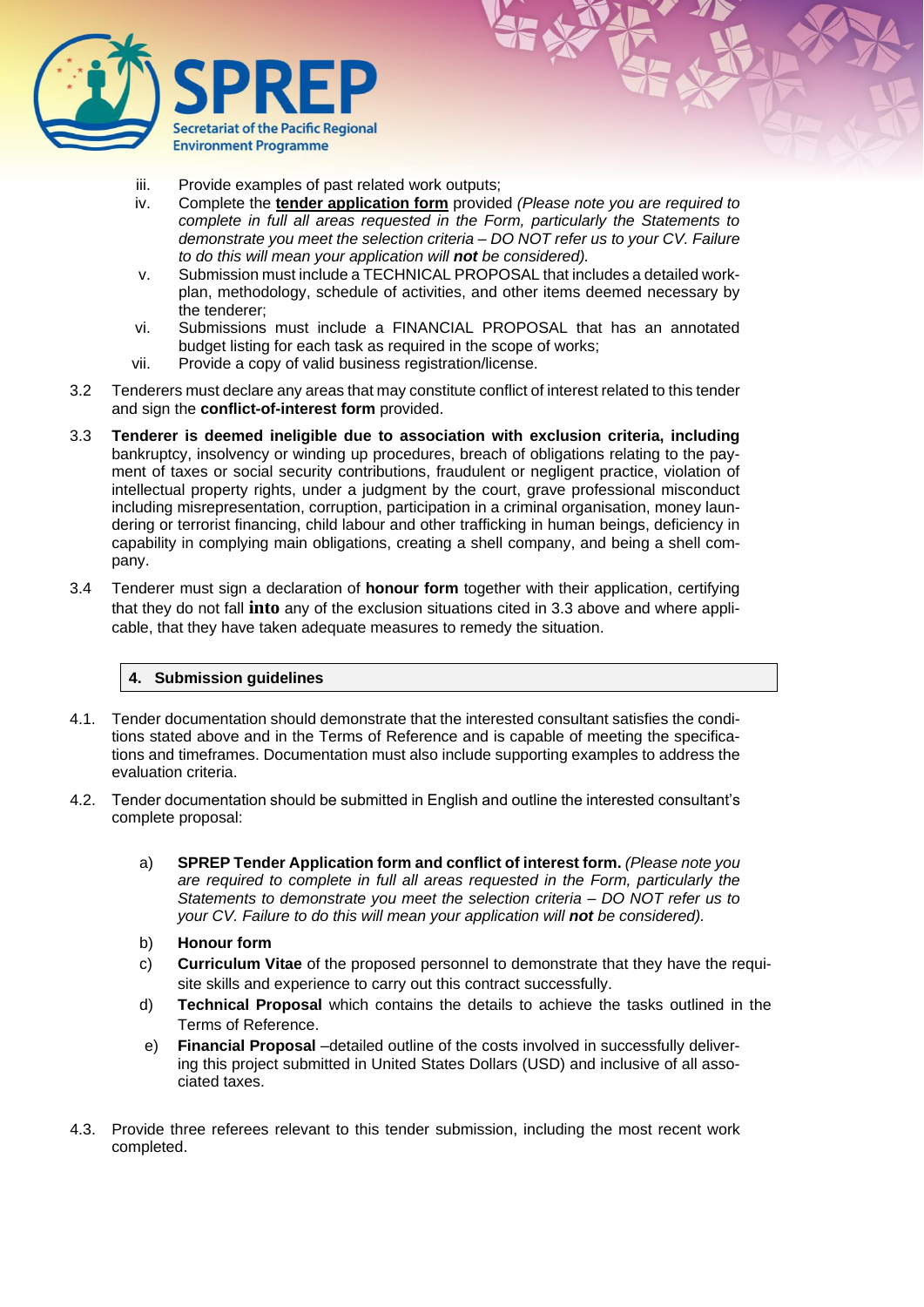

- 4.4. Tenderers/bidders shall bear all costs associated with preparing and submitting a proposal, including cost relating to contract award; SPREP will, in no case, be responsible or liable for those costs, regardless of the conduct or outcome of the bidding process.
- 4.5. The tenderer/bidder might be requested to provide additional information relating to their submitted proposal, if the Tender Evaluation Committee requests further information for the purposes of tender evaluation. SPREP may shortlist one or more Tenderers and seek further information from them.
- 4.6. The submitted tender proposal must be for the entirety of the Terms of Reference and not divided into portions which a potential tenderer/bidder can provide services for.
- 4.7 The Proposal must remain valid for 90 days from date of submission.
- 4.8 Tenderers must insist on an acknowledgement of receipt of tender.

# **5. Tender Clarification**

- 5.1. a. Any clarification questions from applicants must be submitted by email to [procure](mailto:procurement@sprep.org)[ment@sprep.org](mailto:procurement@sprep.org) before 18 April 2022. A summary of all questions received complete with an associated response posted on the SPREP website [www.sprep.org/tender](http://www.sprep.org/tender) by 22 April 2022.
	- b. **The only point of contact for all matters relating to the RFT and the RFT process is the SPREP Procurement Officer.**
	- c. **SPREP will determine what, if any, response should be given to a Tenderer question. SPREP will circulate Tenderer questions and SPREP's response to those questions to all other Tenderers using the SPREP Tenders page [\(https://www.sprep.org/tenders\)](https://www.sprep.org/tenders) without disclosing the source of the questions or revealing any confidential information of a Tenderer.**
	- d. **Tenderers should identify in their question what, if any, information in the question the Tenderer considers is confidential.**
	- e. **If a Tenderer believes they have found a discrepancy, error, ambiguity, inconsistency or omission in this RFT or any other information given or made available by SPREP, the Tenderer should promptly notify the Procurement Officer setting out the error in sufficient detail so that SPREP may take the corrective action, if any, it considers appropriate.**

## **6. Evaluation criteria**

**I. Technical Score – 90%** 

- 6.1. SPREP will select a preferred consultant on the basis of SPREP's evaluation of the extent to which the documentation demonstrates that the tenderer offers the best value for money, and that the tender satisfies the following criteria:
- 6.2. A proposal will be rejected if it fails to achieve 70% or more in the technical criteria and its accompanying financial proposal shall not be evaluated.

|                                                                                                                                                                                                                                                  | $T$ of the state of $T$ of $T$ $\sim$ $T$ $\sim$ $T$ $\sim$ $T$ $\sim$                                           |           |
|--------------------------------------------------------------------------------------------------------------------------------------------------------------------------------------------------------------------------------------------------|------------------------------------------------------------------------------------------------------------------|-----------|
| Criteria<br><u>the contract of the contract of the contract of the contract of the contract of the contract of the contract of the contract of the contract of the contract of the contract of the contract of the contract of the contract </u> | Detail                                                                                                           | Weighting |
| <b>Qualification &amp;</b><br>Experience                                                                                                                                                                                                         | Understanding of asbestos mineralogy and the many uses of<br>this material in commercially manufactured products | 5%        |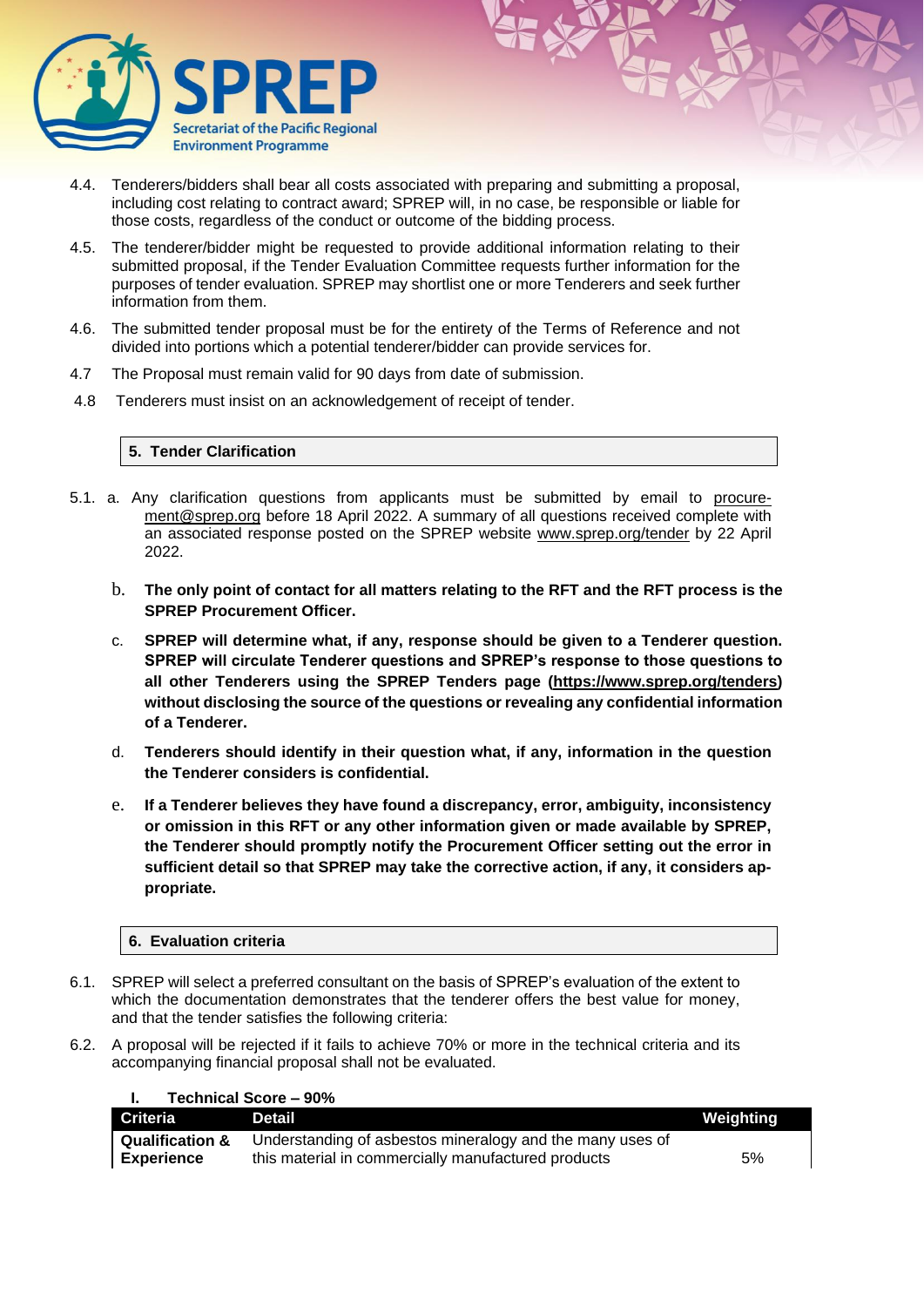

|                                   | Proven track record in consultation with government depart-<br>ments on the developing and implementation of legislative in-<br>struments and codes of practice.                                                                                                                                                                                                                                                                                                                                                                                                    | 10% |
|-----------------------------------|---------------------------------------------------------------------------------------------------------------------------------------------------------------------------------------------------------------------------------------------------------------------------------------------------------------------------------------------------------------------------------------------------------------------------------------------------------------------------------------------------------------------------------------------------------------------|-----|
|                                   | Demonstrated experience in development of supporting tools<br>that further the implementation of effective legislative instru-<br>ments and codes of practice in the Pacific region                                                                                                                                                                                                                                                                                                                                                                                 | 10% |
| Knowledge &<br><b>Methodology</b> | Expertise in asbestos and asbestos containing materials waste<br>management policy, regulation, and legislation, specifically<br>Drafting of these instruments in pacific island coun-<br>tries.<br>Assessment on impacts and possible unintended con-<br>sequences from poorly researched/framed documents,<br>Understanding issues of worker health and safety in<br>$\bullet$<br>relation to asbestos abatement work,<br>Customs and quarantine systems in pacific island<br>$\bullet$<br>countries as it relates to import controls on hazardous<br>substances. | 30% |
|                                   | Proposed project methodology detailing activities to be con-<br>ducted over the term of the engagement, including detail on<br>which team members will undertake each activity                                                                                                                                                                                                                                                                                                                                                                                      | 35% |
| <b>Financial</b>                  | Demonstration of value for money                                                                                                                                                                                                                                                                                                                                                                                                                                                                                                                                    | 10% |

# **II. Financial Score**

The following formula shall be used to calculate the financial score for ONLY the proposals which score 70% or more in the technical criteria:

Financial Score = a X 
$$
\frac{b}{c}
$$

Where:

a = maximum number of points allocated for the Financial Score

 $b =$  Lowest bid amount

 $c =$  Total bidding amount of the proposal

**7. Variation or Termination of the Request for Tender**

- 7.1 a. **SPREP may amend, suspend or terminate the RFT process at any time.**
	- b. **In the event that SPREP amends the RFT or the conditions of tender, it will inform potential Tenderers using the SPREP Tenders page [\(https://www.sprep.org/tenders\)](https://www.sprep.org/tenders).**
	- c. **Tenderers are responsible to regularly check the SPREP website Tenders page for any updates and downloading the relevant RFT documentation and addendum for the RFT if it is interested in providing a Tender Response.**
	- d. **If SPREP determines that none of the Tenders submitted represents value for money, that it is otherwise in the public interest or SPREP's interest to do so, SPREP may terminate this RFT process at any time. In such cases SPREP will cancel the tender, issue a cancellation notice and inform unsuccessful bidders accordingly.**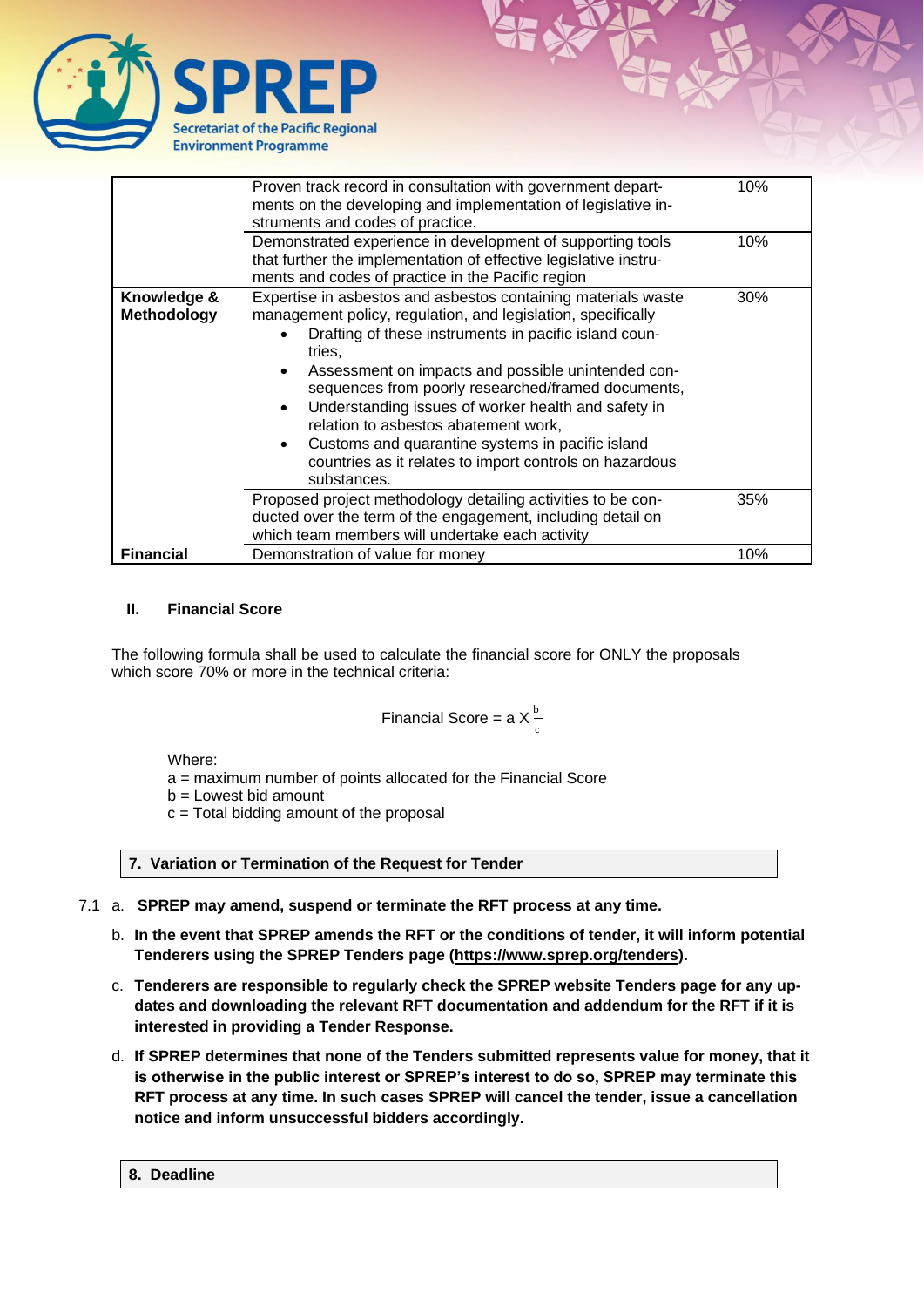

- 8.1. **The due date for submission of the tender is: 29 April, midnight (Apia, Samoa local time).**
- 8.2. Late submissions will be returned unopened to the sender.
- 8.3 Please send all tenders clearly marked '**RFT PWP-125-CON: Development of an Asbestos containing material (ACM) legislative ban, and an updated/revised asbestos Code of Practice for Papua New Guinea'**
	- Mail: SPREP Attention: Procurement Officer PO Box 240 Apia, SAMOA Email: [tenders@sprep.org](mailto:tenders@sprep.org) (MOST PREFERRED OPTION) Fax: 685 20231 Person: Submit by hand in the tenders' box at SPREP reception, Vailima, Samoa.
	- Note: Submissions made to the incorrect portal will not be considered by SPREP. If SPREP is made aware of the error in submission prior to the deadline, the applicant will be advised to resubmit their application to the correct portal. However, if SPREP is not made aware of the error in submission until after the deadline, then the application is considered late and will be returned unopened to the sender.

SPREP reserves the right to reject any or all tenders and the lowest or any tender will not necessarily be accepted.

SPREP reserves the right to enter into negotiation with respect to one or more proposals prior to the award of a contract, split an award/awards and to consider localised award/awards between any proposers in any combination, as it may deem appropriate without prior written acceptance of the proposers.

**A binding contract is in effect, once signed by both SPREP and the successful tenderer. Any contractual discussion/work carried out/goods supplied prior to a contract being signed does not constitute a binding contract.** 

**For any complaints regarding the Secretariat's tenders please refer to the Complaints section on the SPREP website** <http://www.sprep.org/accountability/complaints>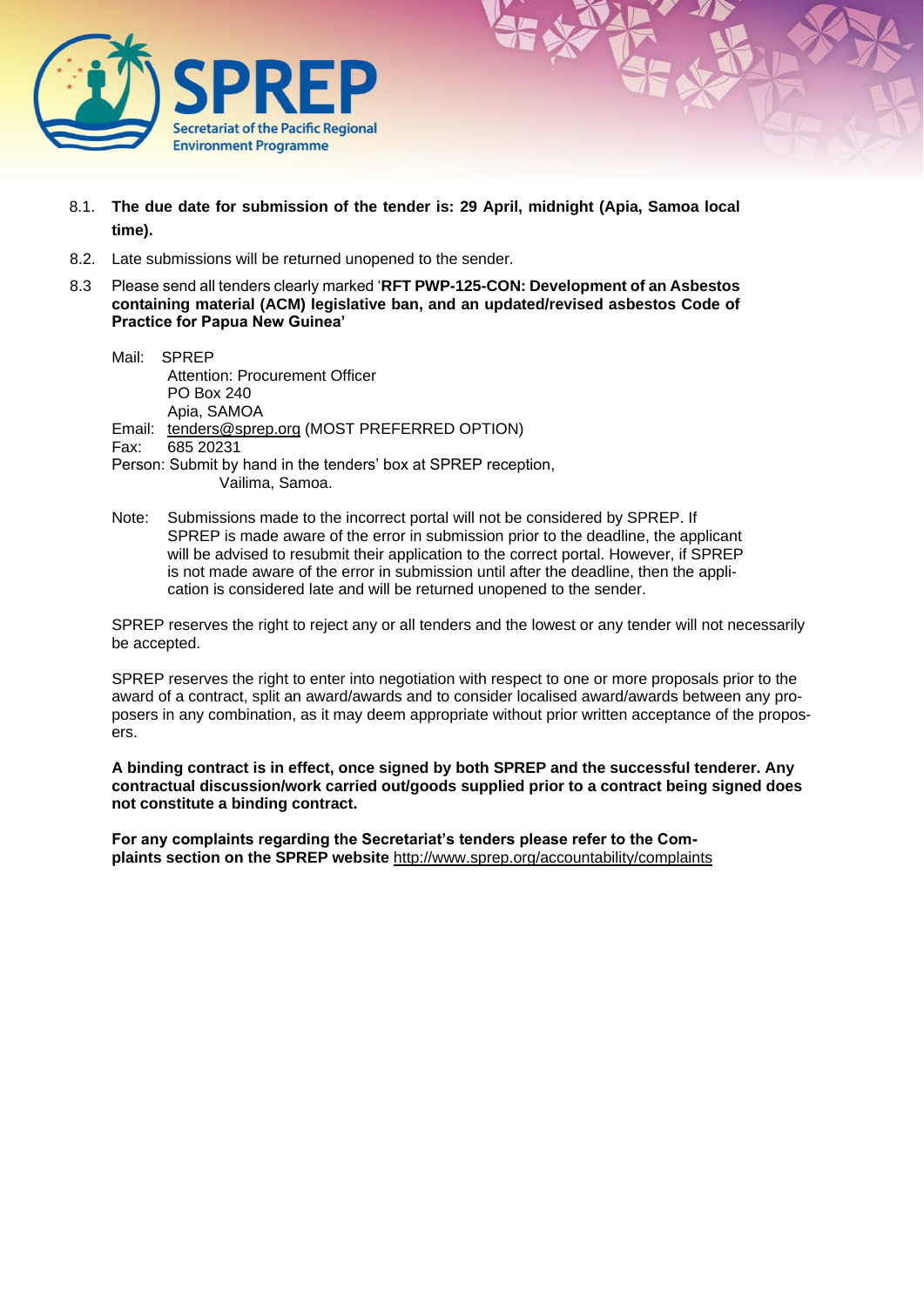

### **Annex A TERMS OF REFERENCE**

# **Development of an Asbestos Containing Materials Legislative Ban, and an updated/revised As-**

**bestos Code of Practice for Papua New Guinea (PNG)** 

# **1. BACKGROUND**

The Secretariat of the Pacific Regional Environment Program (SPREP) is working with the European Union's Delegation to the Pacific, and 14 Pacific Island Countries and Timor-Leste to undertake the PacWastePlus Program (the Project) which seeks to improve and enhance waste management activities and the capacity of governments, industry and communities to manage waste to reduce the impact on human health and the environment.

PacWastePlus seeks to generate improved economic, social, health and environmental benefits for Pacific Island Countries arising from stronger regional economic integration and the sustainable management of natural resources and the environment. The program activities will be designed to assist Countries to ensure the safe and sustainable management of waste with due regard for the conservation of biodiversity, reduction of marine litter, health and well-being of Pacific Island communities, and climate change mitigation and adaptation requirements.

Activities for PacWaste Plus will focus on targeted priority waste streams which are: hazardous wastes (specifically **asbestos, e-waste** and **healthcare waste**); solid wastes (specifically **recyclables, organic waste, disaster waste and bulky waste**); and related aspects of **wastewater** (water impacted by solid waste).

## **2. INTRODUCTION TO PROJECT**

PacWastePlus is investing in projects that support positive waste management and environment outcomes for businesses, community groups and social enterprises. PacWastePlus is assisting member countries in implementing legislation that enables best practice in waste management.

In PNG the Conservation and Environment Protection Authority (CEPA) has determined the need to implement a total asbestos ban. The PacWastePlus program is seeking to engage a suitably qualified consultant to undertake the development of legislation or regulation to ban the manufacture, use, reuse, import, transport, storage, or sale of all forms of asbestos and asbestos containing materials in PNG, and to create a PNG Asbestos Management Code of Practice.

## **3. EXPECTED OUTCOME**

The PacWastePlus Programme seeks to engage a consultant to deliver the following:

- 1. Analysis of existing national policies and legislations pertaining to asbestos and asbestos contaminated materials (ACM) in PNG through both a desktop review, and country consultation, to understand the country's current legislative framework to advise whether a standalone asbestos ban legislation [statute] is appropriate, or if regulation under current legislation is sufficient.
- 2. Develop asbestos and ACM ban legislation/regulation language for PNG, based on the findings from the analysis.
- 3. Develop a PNG Asbestos Code of Practice and provide a seminar to government officers on the newly developed Code and asbestos removal abatement work (handling and disposal) consistent with the new Code.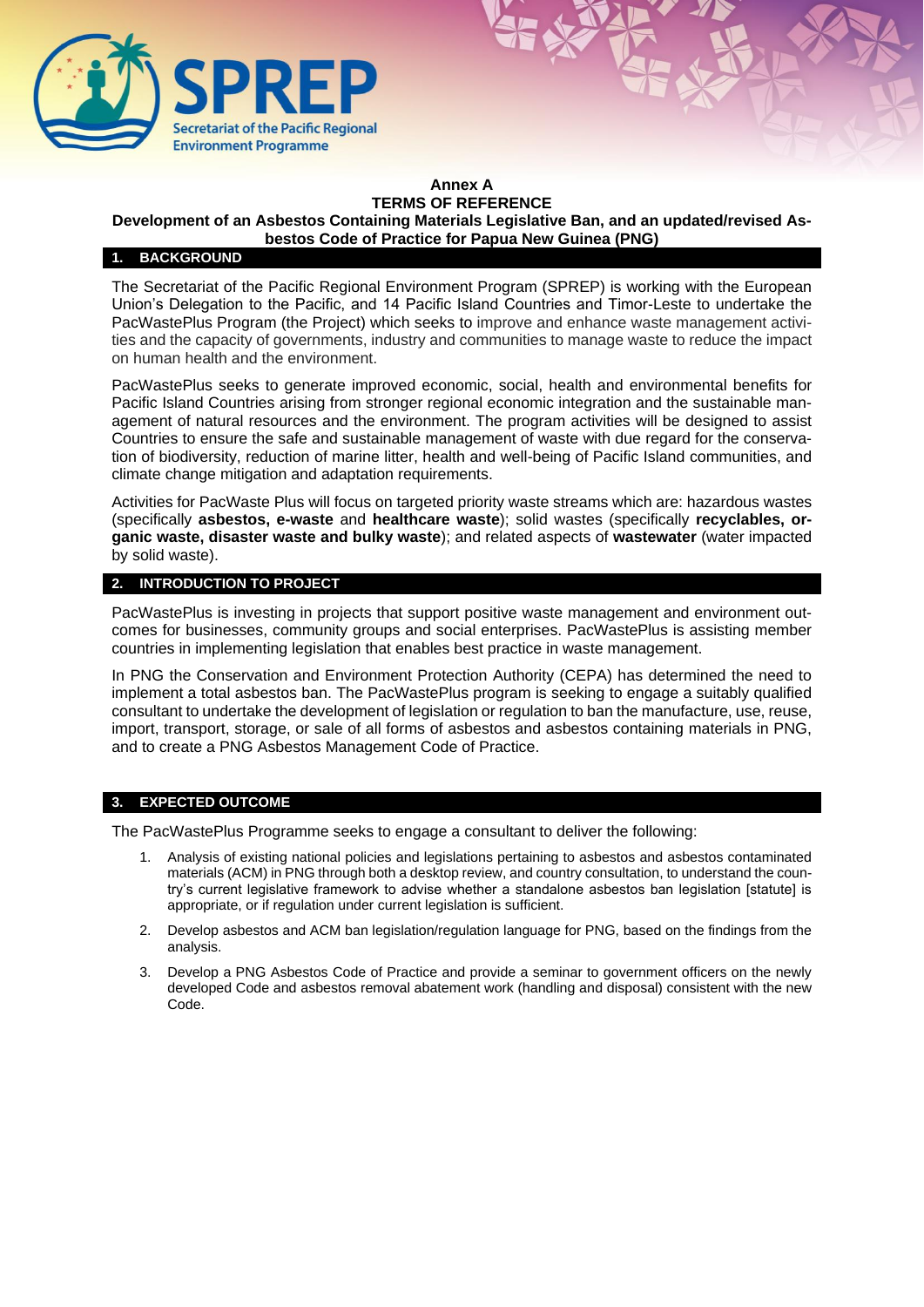# **4. SCOPE OF WORK**

The activity is expected to be developed under several stages, as described in the following table.

| <b>Phase</b> | <b>Description</b>                                                                                                                                                                                             | <b>Documentation SPREP</b><br>will provide | <b>Consultant Output</b>                                                                                                                                                                                                             |
|--------------|----------------------------------------------------------------------------------------------------------------------------------------------------------------------------------------------------------------|--------------------------------------------|--------------------------------------------------------------------------------------------------------------------------------------------------------------------------------------------------------------------------------------|
| Inception    | Lead an inception meeting with the                                                                                                                                                                             | Nil                                        | <b>Inception meeting</b>                                                                                                                                                                                                             |
|              | PacWastePlus team to discuss the deliv-<br>ery of the project, addressing all issues<br>likely to cause delays (risk management),<br>and ensure a common understanding of<br>the action, and required outputs. |                                            | Minutes of the inception meeting with confirmation of ac-<br>tivities, and scope of work to be developed and agreed<br>by meeting participants prior to commencement of any<br>activities.                                           |
|              | Minutes of the inception meeting shall con-                                                                                                                                                                    |                                            | <b>Work Plan</b>                                                                                                                                                                                                                     |
|              | tain confirmation of activities, and scope of<br>work to be developed and agreed by meet-<br>ing participants prior to commencement of<br>any activities.                                                      |                                            | Detailed work plan (Comprehensive plan on how work<br>will be undertaken, information sources, and time frame<br>to implement). The work plan should describe activities<br>(including a timeline) and clearly identify any tasks or |
|              | The Consultant shall create and submit to<br>SPREP a Work Plan that shall upon exe-<br>cution ensure effective delivery of services<br>under this contract.                                                    |                                            | responsibilities of SPREP necessary to ensure project<br>success. A risk and contingency plan should also be in-<br>cluded.                                                                                                          |
|              | Work Plan shall contain at a minimum a                                                                                                                                                                         |                                            |                                                                                                                                                                                                                                      |
|              | proposed time schedule and sequence of<br>events that the Consultant shall use to<br>meet the contract deliverables, including<br>preparation stages, drafting and review,<br>and consultation.                |                                            |                                                                                                                                                                                                                                      |
|              | contingency plan if travel to PNG and<br>within PNG is continued to be interrupted<br>by COVID-19, weather events, or natural<br>disasters.                                                                    |                                            |                                                                                                                                                                                                                                      |
|              | options or potential solutions that will be<br>taken to ensure effective delivery of ser-<br>vices under this contract.                                                                                        |                                            |                                                                                                                                                                                                                                      |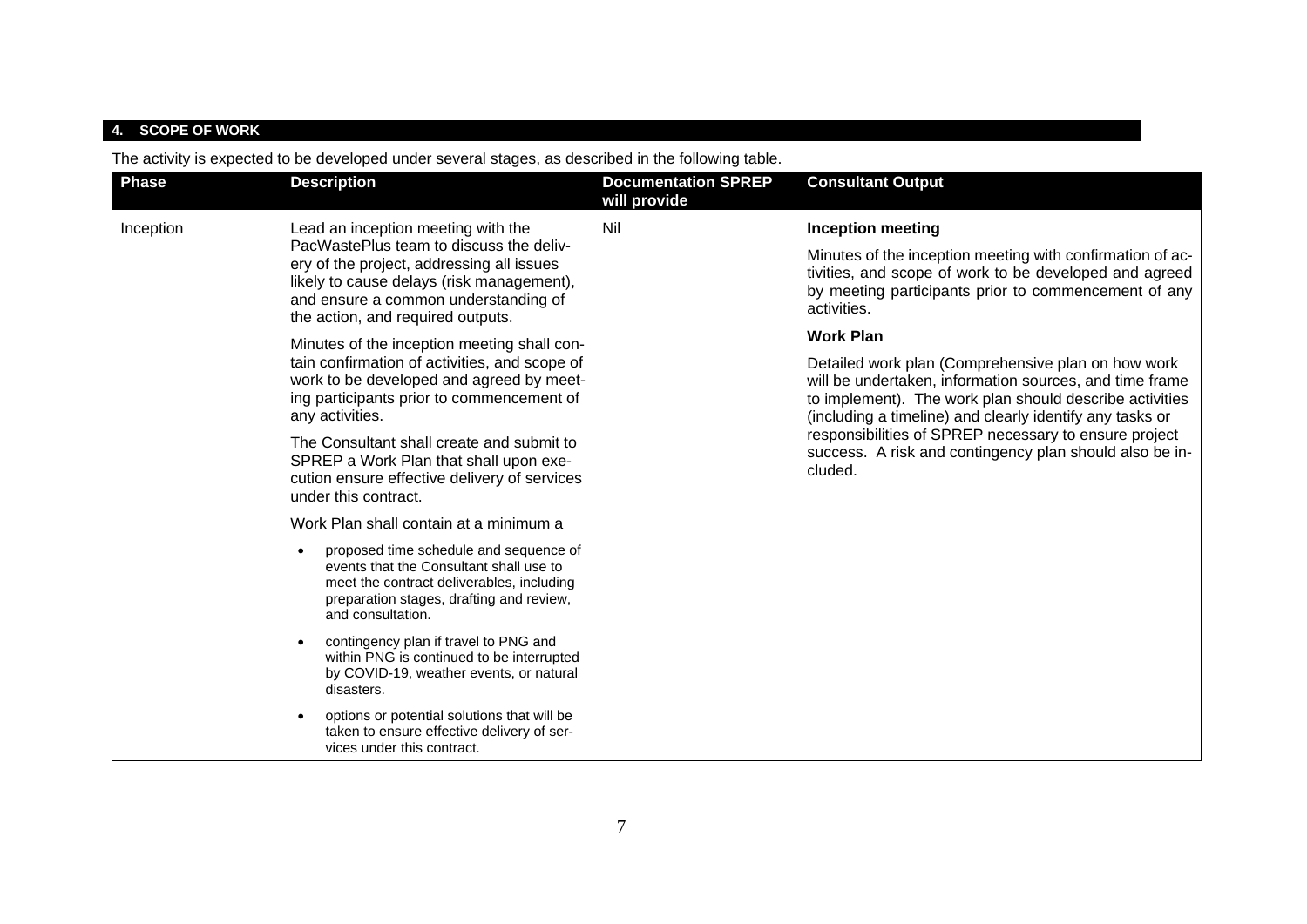| <b>Phase</b>                                                   | <b>Description</b>                                                                                                                                                                                                                                                                                                                                                                                                                                                                                    | <b>Documentation SPREP</b><br>will provide                                                                                                                      | <b>Consultant Output</b>                                                                                                                                                                                                                                                                                                                                                          |
|----------------------------------------------------------------|-------------------------------------------------------------------------------------------------------------------------------------------------------------------------------------------------------------------------------------------------------------------------------------------------------------------------------------------------------------------------------------------------------------------------------------------------------------------------------------------------------|-----------------------------------------------------------------------------------------------------------------------------------------------------------------|-----------------------------------------------------------------------------------------------------------------------------------------------------------------------------------------------------------------------------------------------------------------------------------------------------------------------------------------------------------------------------------|
| Research on suitable<br>legal framework for<br>an ACM ban      | Analysis of existing national policy and legisla-<br>tion to inform the suitable legal framework for<br>the Asbestos and ACM ban.<br>The consultant shall submit to SPREP a<br>short analysis of whether a standalone as-<br>bestos ban statute is appropriate, or a reg-<br>ulation under existing legislation will be                                                                                                                                                                               | <b>PNG Waste Legislation</b><br><b>Review: National Options</b><br>Paper and Stock-take,<br>Contact information for in-<br>country staff to inform this<br>work | <b>Research Report</b><br>Report on the research, and justification for advising the<br>PNG government on the most appropriate legislative<br>approach for the management of asbestos (standalone<br>legislation, or use of existing instruments). Detailed<br>reasoning should be included in the report, as this will<br>be used by CEPA to seek internal approval for the next |
|                                                                | sufficient.<br>Report of recommendations to PNG of the<br>appropriate way to execute an ACM ban.<br>The recommendations shall be supported<br>by an analysis and shall at a minimum in-<br>clude the following:                                                                                                                                                                                                                                                                                       |                                                                                                                                                                 | stage of works.                                                                                                                                                                                                                                                                                                                                                                   |
|                                                                | A review of current PNG legislation to as-<br>certain whether the existing legislation,<br>e.g., Customs Act, etc., are sufficient to<br>allow for decrees or regulation to execute<br>the ban.<br>Discussion on the appropriate way to ex-<br>ecute this ban in PNG, e.g., through a<br>legislative act, revised regulations, Minis-<br>terial Decree/Order, etc.                                                                                                                                    |                                                                                                                                                                 |                                                                                                                                                                                                                                                                                                                                                                                   |
| Development of ACM<br>ban Statute or Regu-                     | The Consultant shall consult closely with<br>SPREP, PNG's Conservation and Environ-                                                                                                                                                                                                                                                                                                                                                                                                                   |                                                                                                                                                                 | Report of draft ACM Ban Legislation/Regulation lan-<br>guage                                                                                                                                                                                                                                                                                                                      |
| lation language for<br>use by PNG to exe-<br>cute a ban on ACM | ment Protection Authority (CEPA) and the<br>government legal office responsible for<br>drafting legislation/regulations in PNG (De-<br>partment of Justice and Attorney General<br>of PNG) on the development of draft legis-<br>lation and/or regulation as appropriate.<br>The consultant shall develop legisla-<br>tion/regulatory language to ban the manu-<br>facture, use, reuse, import, transport, stor-<br>age or sale of all forms of asbestos and<br>asbestos containing materials in PNG. |                                                                                                                                                                 | Report containing draft of the legislation or regulation<br>language. The report shall appropriately reflect any<br>consultations undertaken by CEPA and be drafted<br>such that it can be easily utilised by these departments<br>to progress through the PNG legal system.                                                                                                      |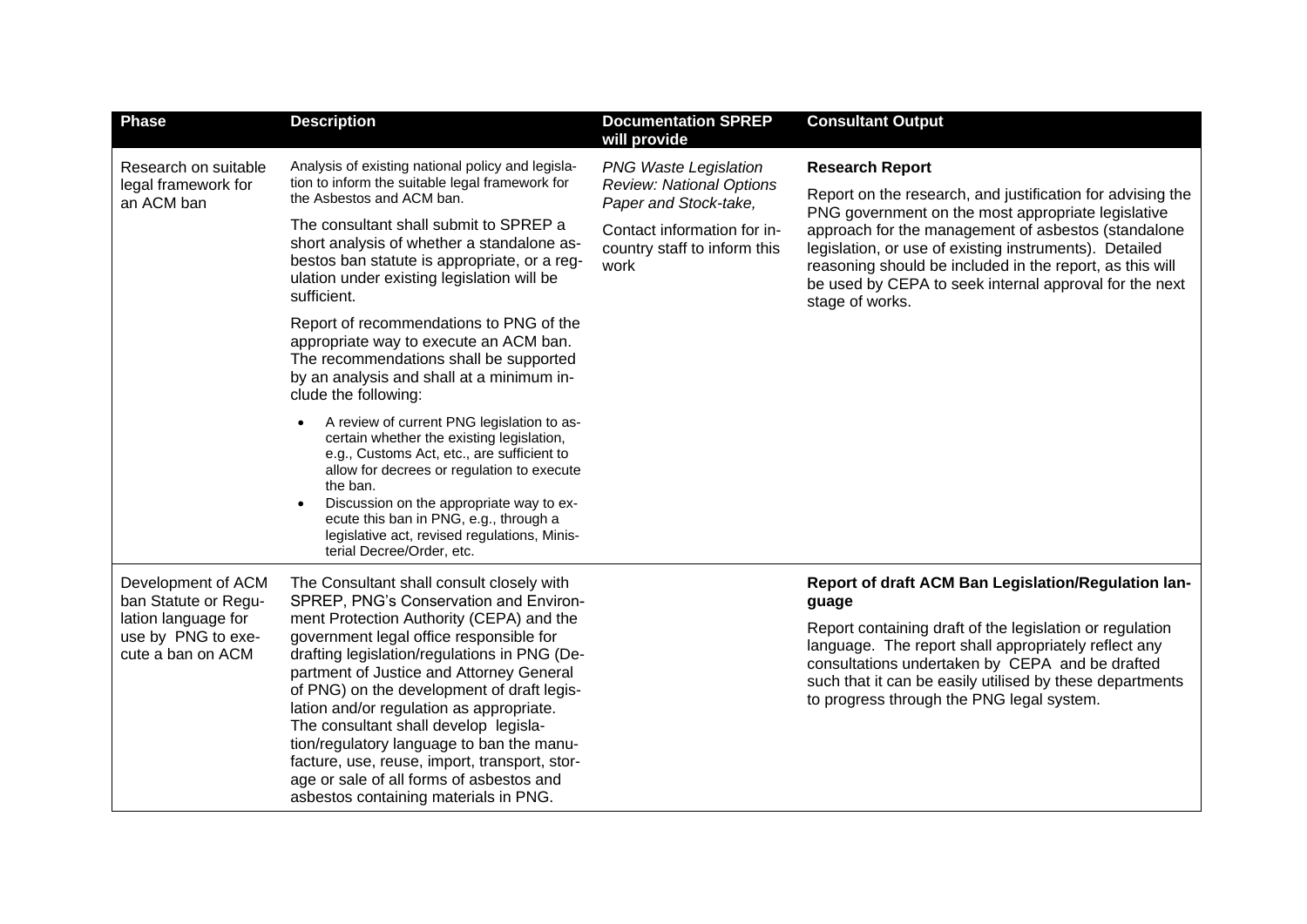| <b>Phase</b>                                  | <b>Description</b>                                                                                                                                                                                                                                                                                                                                                                                                                                                                                                                                                           | <b>Documentation SPREP</b><br>will provide                      | <b>Consultant Output</b>                                                                                                                                           |
|-----------------------------------------------|------------------------------------------------------------------------------------------------------------------------------------------------------------------------------------------------------------------------------------------------------------------------------------------------------------------------------------------------------------------------------------------------------------------------------------------------------------------------------------------------------------------------------------------------------------------------------|-----------------------------------------------------------------|--------------------------------------------------------------------------------------------------------------------------------------------------------------------|
|                                               | A draft of the legislation or regulation lan-<br>guage shall be provided by SPREP to the<br><b>PNG's Conservation and Environment</b><br>Protection Authority (CEPA) and the gov-<br>ernment legal office responsible for draft-<br>ing legislation/regulations in PNG (Depart-<br>ment of Justice and Attorney General of<br>PNG)) for review. The draft will be ap-<br>proved by CEPA and the Office of the At-<br>torney General of PNG before any national<br>consultation takes place and the final re-<br>port is completed, which will include the<br>approved draft. |                                                                 |                                                                                                                                                                    |
|                                               | The consultant is not required to undertake<br>any public consultation activities on behalf<br>of PNG.                                                                                                                                                                                                                                                                                                                                                                                                                                                                       |                                                                 |                                                                                                                                                                    |
| <b>Draft PNG Asbestos</b><br>Code of Practice | Create a PNG Asbestos Code of Practice to<br>guide the management, control and, if needed,<br>safe remove of asbestos and ACM.<br>The Code shall contain a concise sum-<br>mary of information that shall help, and<br>support PNG to understand, and make in-<br>formed decisions about the management,<br>control and, if needed, safe removal and<br>disposal of asbestos and ACM.                                                                                                                                                                                        | Asbestos Code of Practice<br>Guidance for PICT.<br>(SPREP 2022) | <b>Draft PNG Asbestos Code of Practice</b>                                                                                                                         |
|                                               |                                                                                                                                                                                                                                                                                                                                                                                                                                                                                                                                                                              |                                                                 | Provision of a Draft Code for review by both SPREP<br>and CEPA to provide comment and guidance to ensure                                                           |
|                                               |                                                                                                                                                                                                                                                                                                                                                                                                                                                                                                                                                                              |                                                                 | the final Code is fit for purpose.                                                                                                                                 |
|                                               |                                                                                                                                                                                                                                                                                                                                                                                                                                                                                                                                                                              |                                                                 | <b>PNG Asbestos Code of Practice (final)</b>                                                                                                                       |
|                                               |                                                                                                                                                                                                                                                                                                                                                                                                                                                                                                                                                                              |                                                                 | The final Code shall guide the management, control<br>and, if needed, safe remove of asbestos and ACM ad-<br>dressing any comments provided from the review activ- |
|                                               | The draft Code shall be reflective of the<br>guidance provided in the SPREP guidance<br>documents and shall contain but not be<br>limited to the following sections and topics:                                                                                                                                                                                                                                                                                                                                                                                              |                                                                 | ity. It shall have incorporated all revisions and ad-<br>dressed all comments by reviewers on the draft Code.                                                      |
|                                               | Health and safety duties in relation to<br>а.<br>managing and controlling asbestos and<br>ACM.                                                                                                                                                                                                                                                                                                                                                                                                                                                                               |                                                                 |                                                                                                                                                                    |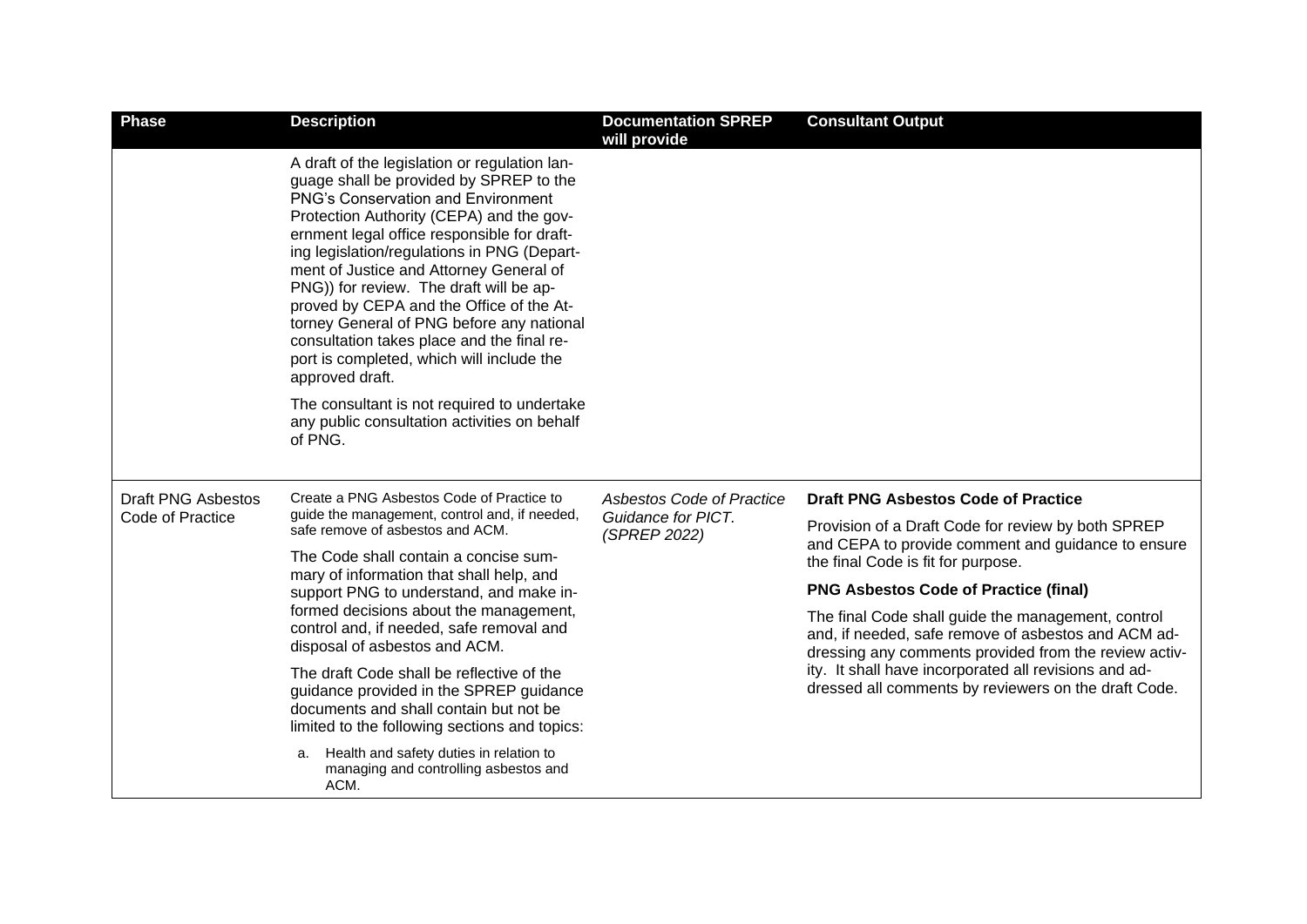| <b>Phase</b>                     |    | <b>Description</b>                                                                                                                                                                                                                                                                                                                                                                                                             | <b>Documentation SPREP</b><br>will provide | <b>Consultant Output</b>                                                                                                                                                                                    |
|----------------------------------|----|--------------------------------------------------------------------------------------------------------------------------------------------------------------------------------------------------------------------------------------------------------------------------------------------------------------------------------------------------------------------------------------------------------------------------------|--------------------------------------------|-------------------------------------------------------------------------------------------------------------------------------------------------------------------------------------------------------------|
|                                  | b. | Managing risks associated with asbestos<br>and ACM, that includes but is not limited<br>to identifying asbestos or ACM, arranging<br>a sample to identify asbestos, assessing<br>the risk of exposure, etc.                                                                                                                                                                                                                    |                                            |                                                                                                                                                                                                             |
|                                  | C. | Asbestos documentation/register, that in-<br>cludes but is not limited to creating an as-<br>bestos register, etc.                                                                                                                                                                                                                                                                                                             |                                            |                                                                                                                                                                                                             |
|                                  | d. | Asbestos management plan, that includes<br>but is not limited to the identification of<br>the asbestos or ACM (e.g. a reference or<br>link to the asbestos register and location<br>of signs and labels), decisions and rea-<br>sons about management of asbestos<br>such as safe work procedures and control<br>measures, procedures for dealing with in-<br>cidents or emergencies in relation to as-<br>bestos or ACM, etc. |                                            |                                                                                                                                                                                                             |
|                                  | е. | Managing other asbestos-related risks,<br>that includes but is not limited to contami-<br>nated sites, demolition and refurbishment<br>work, asbestos-related work, transporting<br>and disposing of asbestos or ACM, etc.                                                                                                                                                                                                     |                                            |                                                                                                                                                                                                             |
|                                  | f. | Asbestos Disposal Plans, that includes<br>but are not limited to the identification of<br>appropriate, safe and implementable dis-<br>posal options for ACM on PNG.                                                                                                                                                                                                                                                            |                                            |                                                                                                                                                                                                             |
| Seminar on the new               |    | Develop and then provide two (2) virtual semi-                                                                                                                                                                                                                                                                                                                                                                                 |                                            | <b>Draft PP Presentation</b>                                                                                                                                                                                |
| <b>ACM Code of Prac-</b><br>tice |    | nars (presentation) to government officers on<br>the newly developed Code and asbestos re-<br>moval abatement work (handling and disposal)<br>consistent with the new Code.                                                                                                                                                                                                                                                    |                                            | Developed PowerPoint presentation on the created<br>ACM Code of Practice. The presentation will be no<br>more than one (1) hour in length and provide a synopsis<br>of the critical components of the ACOP. |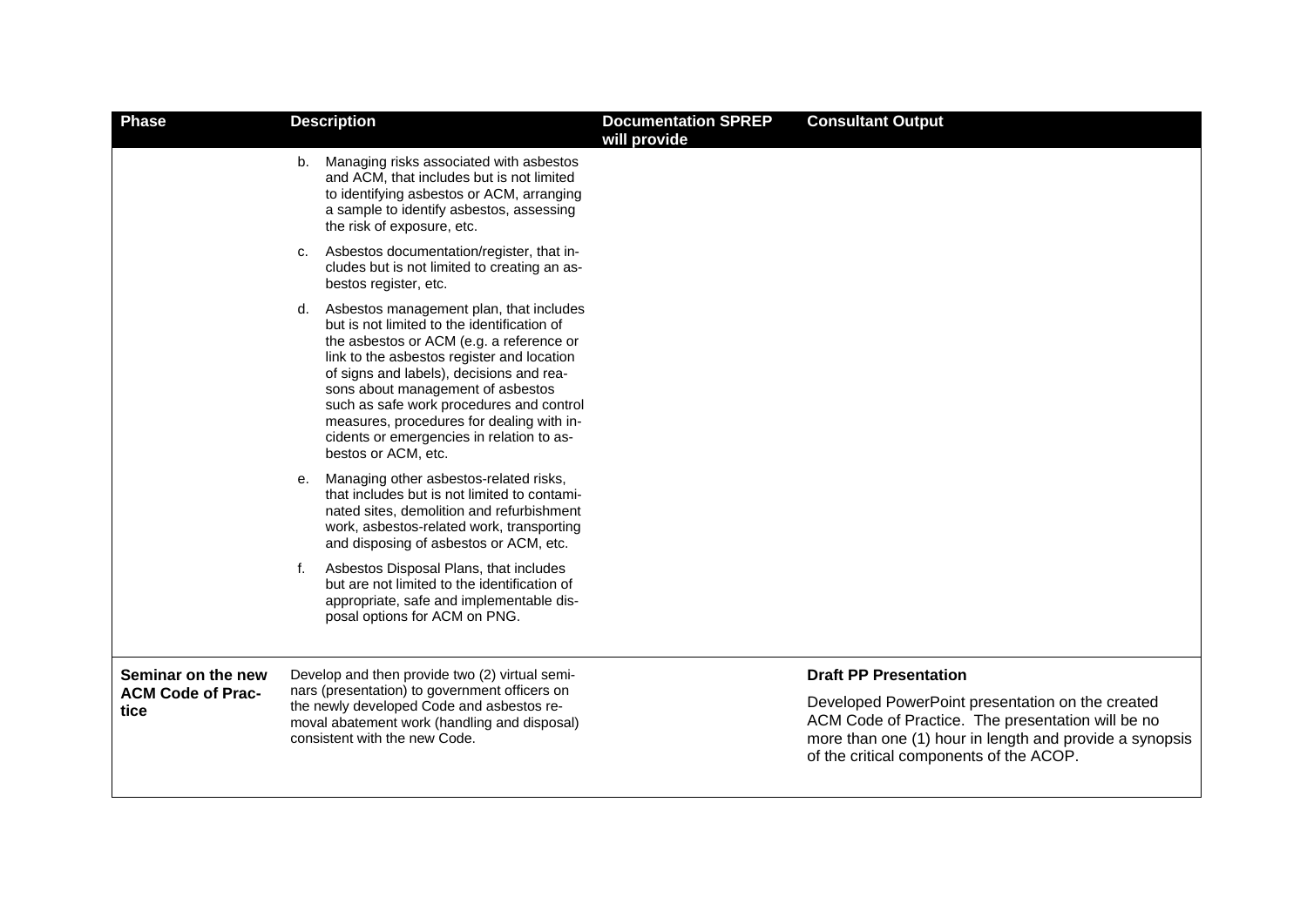| <b>Phase</b> | <b>Description</b> | <b>Documentation SPREP</b><br>will provide | <b>Consultant Output</b>                                                                                                                               |
|--------------|--------------------|--------------------------------------------|--------------------------------------------------------------------------------------------------------------------------------------------------------|
|              |                    |                                            | <b>Final PP Presentation</b>                                                                                                                           |
|              |                    |                                            | The ACOP PP presentation (final) shall have incorpo-<br>rated all revisions and addressed all comments by re-<br>viewers on the draft PP presentation. |
|              |                    |                                            | Two (2) one-hour Virtual Seminars (including re-<br>cording)                                                                                           |
|              |                    |                                            | The Consultant shall present the ACOP presentation<br>virtually, twice (2) to government officials chosen by<br>CEPA.                                  |
|              |                    |                                            | One of the presentations shall be recorded for future<br>use.                                                                                          |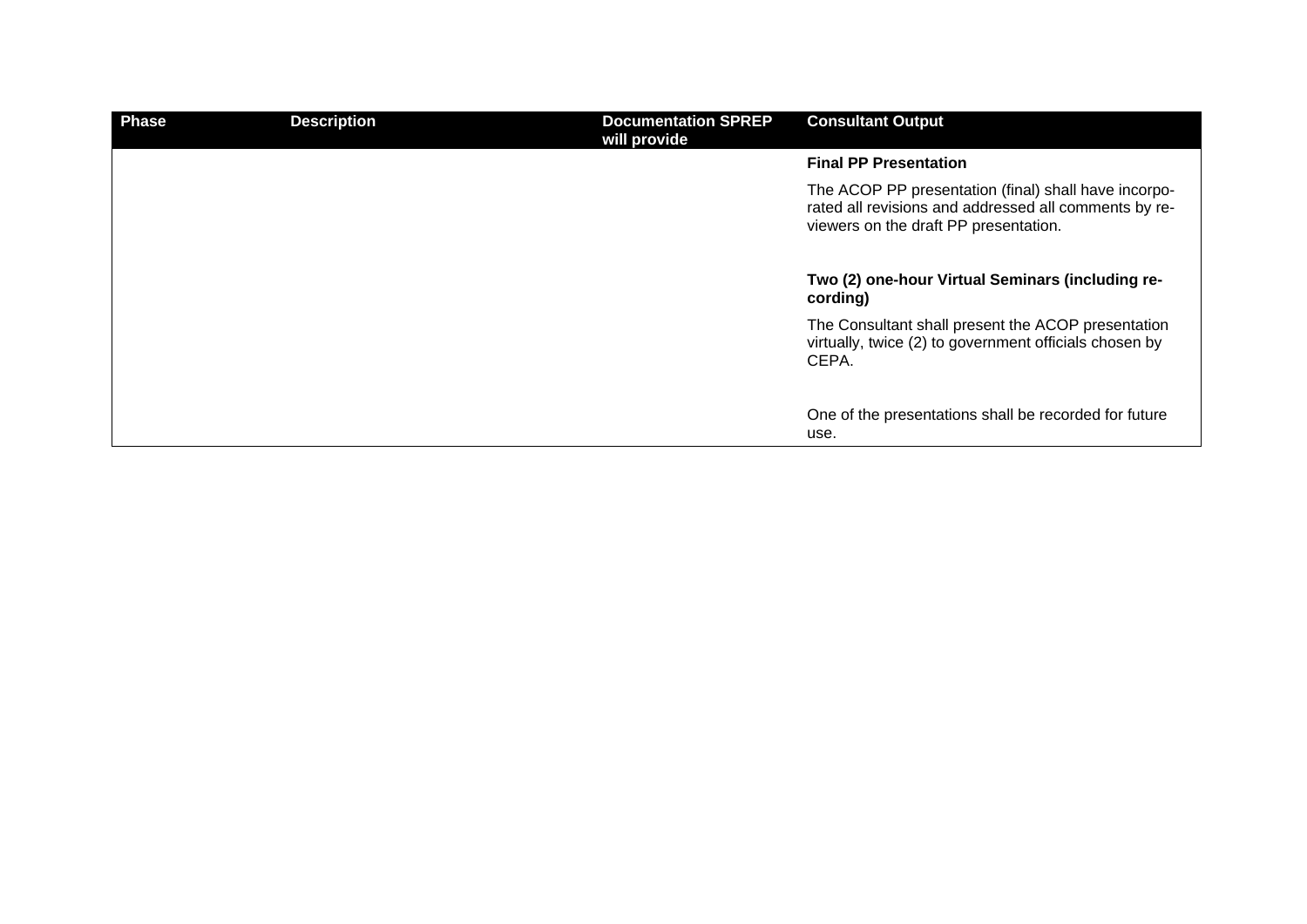



It is expected this activity will be undertaken remotely, and there will be no travel involved. If needed, introductions to Papua New Guinea stakeholders can be made.

# **Contractor Responsibilities**

The Contractor will be responsible for scheduling meetings with stakeholders, and SPREP, taking minutes, and distributing these for comment prior to finalising.

The consultant is required to execute and participate in the following Progress meetings:

### **5. Schedule of Work**

The activities are to be completed no later than December 31, 2022, with a preference for the activities to be completed much earlier.

Expected project activity is detailed below, it is expected that tenderers will detail how and when each of these steps will be delivered.

| <b>Activity/Deliverable</b>                                              | <b>Timeline</b>                                                                                                                                                                                          |  |
|--------------------------------------------------------------------------|----------------------------------------------------------------------------------------------------------------------------------------------------------------------------------------------------------|--|
| Work Plan                                                                | No later than two (2) weeks from date of<br><b>Contract Execution</b>                                                                                                                                    |  |
| Research report on suitable legal framework for an<br>ACM ban            | No later than six (6) weeks from date of<br><b>Contract Execution</b>                                                                                                                                    |  |
| Report of draft legislation/regulation language for an<br>ACM Ban in PNG | No later than eight (8) weeks from date of<br>Contract Execution and two (2) weeks after<br>submission and approval by the CEPA and<br>the Office of the Auditor-General of PNG of<br>the draft language |  |
| Draft PNG Asbestos Code of Practice                                      | No later than eight (8) weeks from date of<br><b>Contract Execution</b>                                                                                                                                  |  |
| PNG Asbestos Code of Practice (final)                                    | No later than two (2) weeks from submission<br>of final SPREP comments on the draft Code<br>of Practice                                                                                                  |  |
| <b>Draft PP Presentation</b>                                             | No later than two (2) weeks from completion<br>of the PNG Code of Practice                                                                                                                               |  |
| <b>Final PP Presentation</b>                                             | No later than two (2) weeks from submission<br>of final SPREP comments on the draft<br>presentation of the PNG Code of Practice                                                                          |  |
| Two (2) one-hour Virtual Seminars (including record-<br>ing)             | No later than December 31, 2022                                                                                                                                                                          |  |

#### **6. Budget**

Submissions are required to itemise all financial elements of their proposal in **USD**, including, but not limited to, the following:

- Salary costs (hourly rate)
- All applicable taxes

PO Box 240, Apia, Samoa T +685 21929 F +685 20231 [sprep@sprep.org](mailto:sprep@sprep.org) [www.sprep.org](http://www.sprep.org/)

A resilient Pacific environment sustaining our livelihoods and natural heritage in harmony with our cultures.